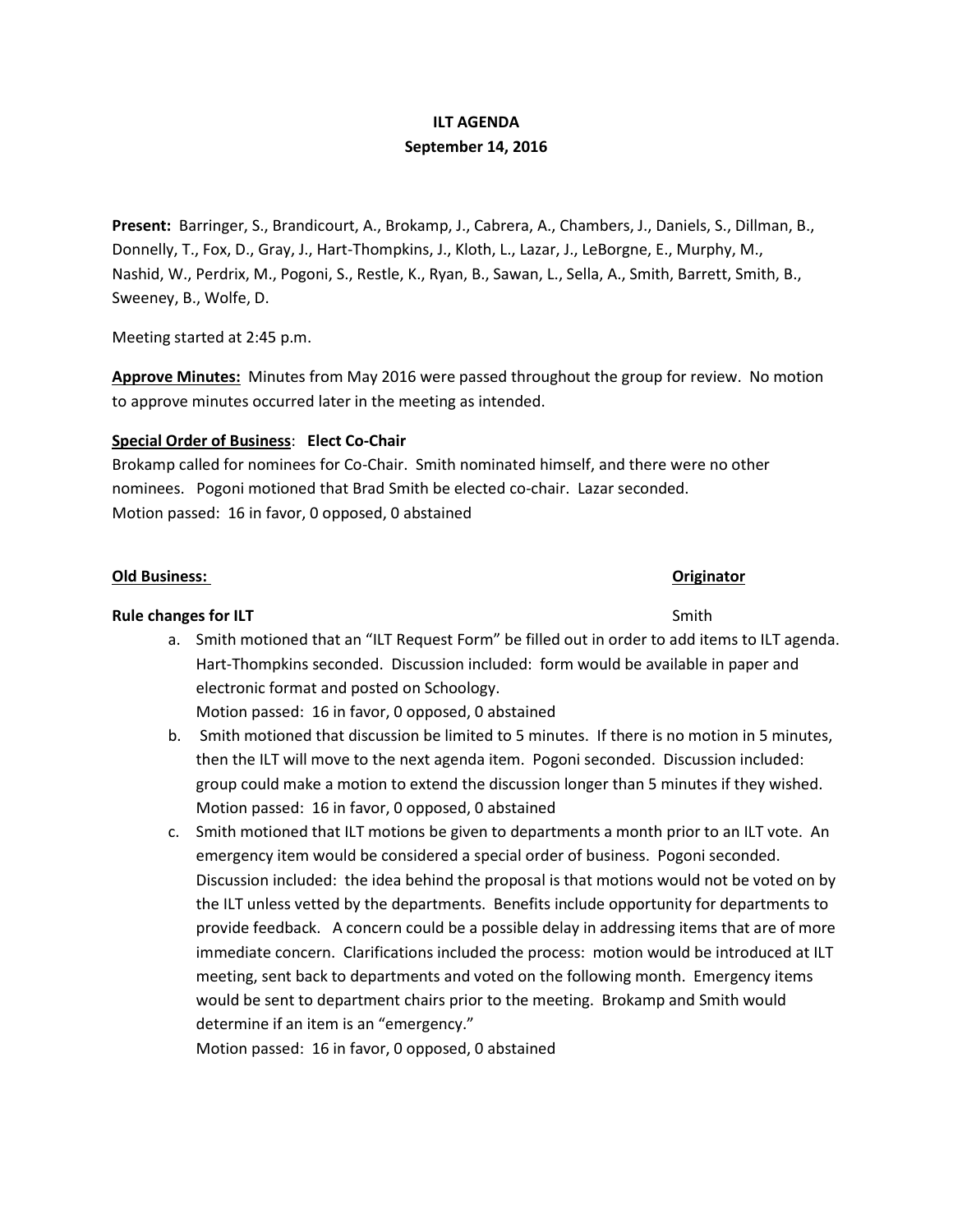### **Learnator proposal Stewart Stewart Stewart Stewart Stewart Stewart Stewart Stewart Stewart Stewart Stewart Stewart Stewart Stewart Stewart Stewart Stewart Stewart Stewart Stewart Stewart Stewart Stewart Stewart Stewart St**

Tabled for next meeting. This is a point of information with no motion.

### **AP class excuse policy Sweeney** Sweeney

Sweeney shared results of survey regarding "AP Test-takers Attendance Policy," a proposed early dismissal/late arrival form for AP students, and proposed format of how results would be shared with teachers and staff. Barringer motioned that the following motion be taken to departments for consideration prior to an ILT vote next month: 1. The school creates a form for students to fill out their AP testing schedule. Teachers, students and parents co-sign, and grade level administrators collect. 2. A master list of all students taking AP tests is compiled. 3. Grade level support staff put into PowerSchool prior to the test day names of students with excused early dismissal and/or late arrivals and excused absences due to the AP testing. If no signed form, then the student who cuts classes in the AM or PM prior to an AP test is considered truant and receives the stated disciplinary action. Nashid seconded. Discussion included: how to get information to security and in what format, clarification of enforcement and consequences for skipping.

Motion passed: 16 in favor, 0 opposed, 0 abstained.

### **New Business:**

# **Two weeks of notice for displacement from classroom spaces and Staff Staff Constants In the Staff Constants In the Staff Constants In the Staff Constants In the Staff Constants In the Staff Constants In the Staff Constant other restricted usage of computer labs**

Smith motioned that the following motion be taken to department for consideration prior to an ILT vote next month: teachers shall be given at least two weeks' notice for any activity necessitating staff displacement from their classroom space and/or restriction in access to computer labs. Nashid seconded. Discussion included amending the proposed motion to include "library, gyms, and any alternative learning spaces."

Motion passed: 15 in favor, 0 opposed, 0 abstained

# **Curriculum Night date** Staff

Smith motioned that the following motion be taken to departments for consideration prior to an ILT vote next moth: Curriculum Nights in the future will not be scheduled on the Thursday after Labor Day. Hart-Thompkins seconded. Discussion included: clarification that the Thursday after Labor Day is the date for the Harvest Home Parade, a long-standing tradition on the West side. Motion passed: 15 in favor, 0 opposed, 0 abstained

# **Proposed testing schedule and testing security agreement** Horn

Horn presented the proposed testing schedule for 2016-2017 and a proposed Walnut Hills High school Security Agreement for Test Examiners revised from the district's security agreement. Smith motioned that these two items be taken to departments for consideration prior to an ILT vote next month. Nashid seconded. Discussion included clarification that ILT would be voting on these exact documents. Motion passed: 15 in favor, 0 opposed, 0 abstained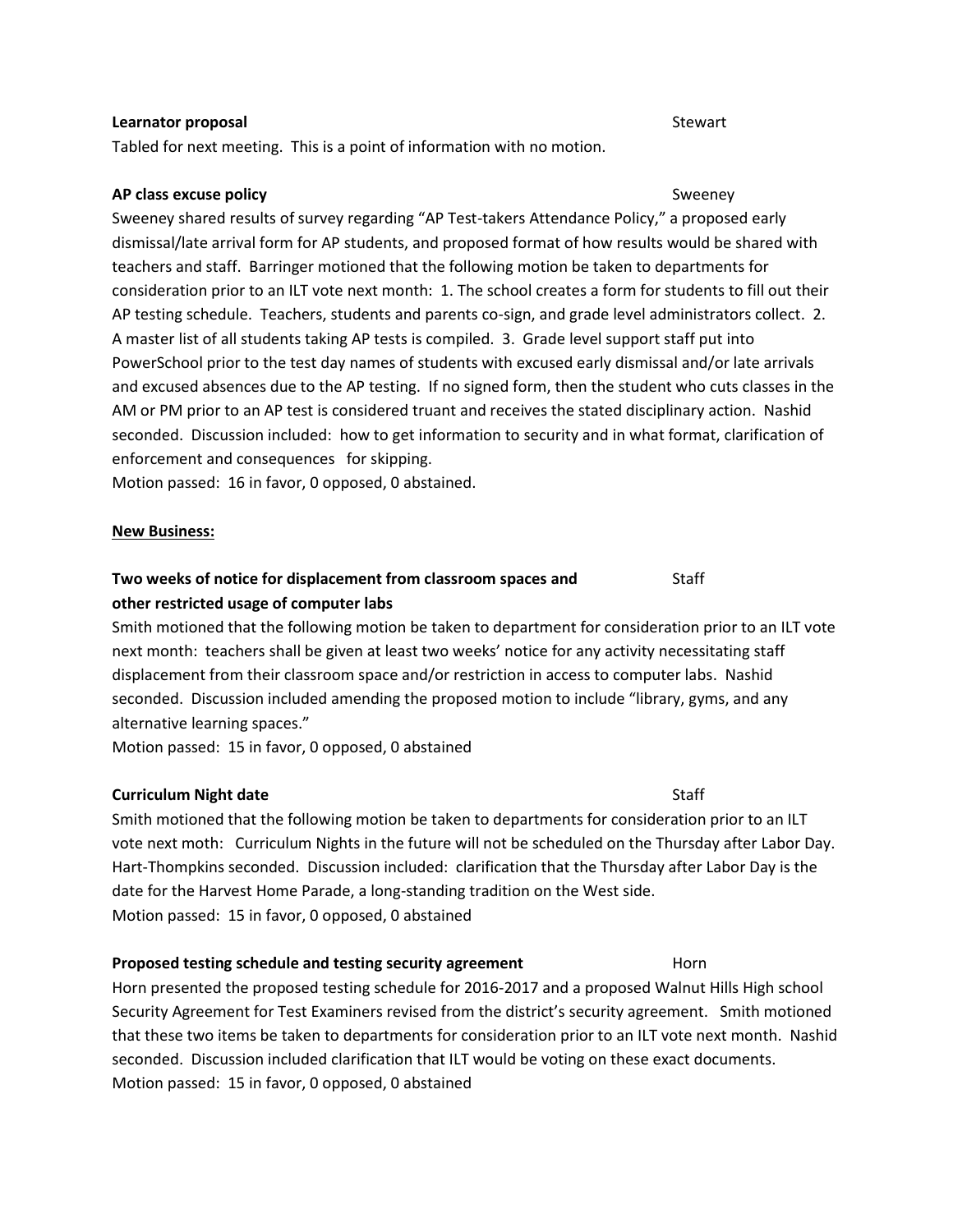### **Schoology to push out parent forms** Barringer **Barringer** Barringer

Barringer motioned that the following motion be taken to departments for consideration prior to an ILT vote next month: Schoology be used to push out parent forms that do not require a signature. If funded, Final Forms will be used for forms requiring a signature. Nashid seconded. Discussion included information about WHHS potentially being a pilot school for the district's Final Forms, and clarification was given that Final Forms integrates with PowerSchool. Motion passed: 13 in favor, 0 opposed, 0 abstained

# **Rename Latin classes to align with local and national standards** Pogoni

Pogoni tabled this item as a point of information. Intention is to align Latin classes so that Walnut students participating in national exams are able to compete at the appropriate level. Discussion included point that precedent suggests that it is not necessary for there to be an ILT vote with a course name change not involving a change in content. Brokamp asked guidance department to investigate some discrepancies in how Latin classes are awarded "credit" for the Honors diploma and the WHHS requirements.

### **Vote to pay Schedule E positions approved at April's ILT** Example 2011 LeBorgne

Donnelly shared the draft schedule E payments for 2016-2017. A total allocation available is \$57,499.03, representing same amount as last year with no increase. Of these, \$38,371.31 represents institutional Schedule E positions. Discussion and questions ensued. Murphy motioned to extend the time to talk. Brokamp seconded. Motion passed: 14 in favor, 0 opposed, 1 abstained.

Brokamp motioned to approve Schedule E payment under category of Institutional be approved at this meeting. All others should be taken to the departments for consideration prior to an ILT vote next month. Perdrix seconded. Discussion included the following topics: Brokamp explained that institutional positions are those directly related to the curriculum and need to be paid. Hart-Thompkins inquired about the status of language clubs, particularly Spanish Club payment in 15-16. Departments would have time to give input about what is paid and not. Adam Sella said about 60 club advisors/chairs have filled out a survey about the status and activity of their club; Sella will send to Kuethe for distribution to survey results. Smith explained that some of the half payments are due to the fact that they were approved that way last year.

Motion passed: 14 in favor, 0 opposed, 0 abstained

# **ILT representative for traveling teachers** Smith

Smith motioned that the following motion be taken to departments for consideration prior to an ILT vote next month: add an elected ILT representative to represent traveling teachers. Hart-Thompkins seconded. Discussion included the observation that traveling teachers have representation already through department chairs. Idea of having a non-voting representative was discussed. Motion passed: 12 in favor, 3 opposed, 0 abstained